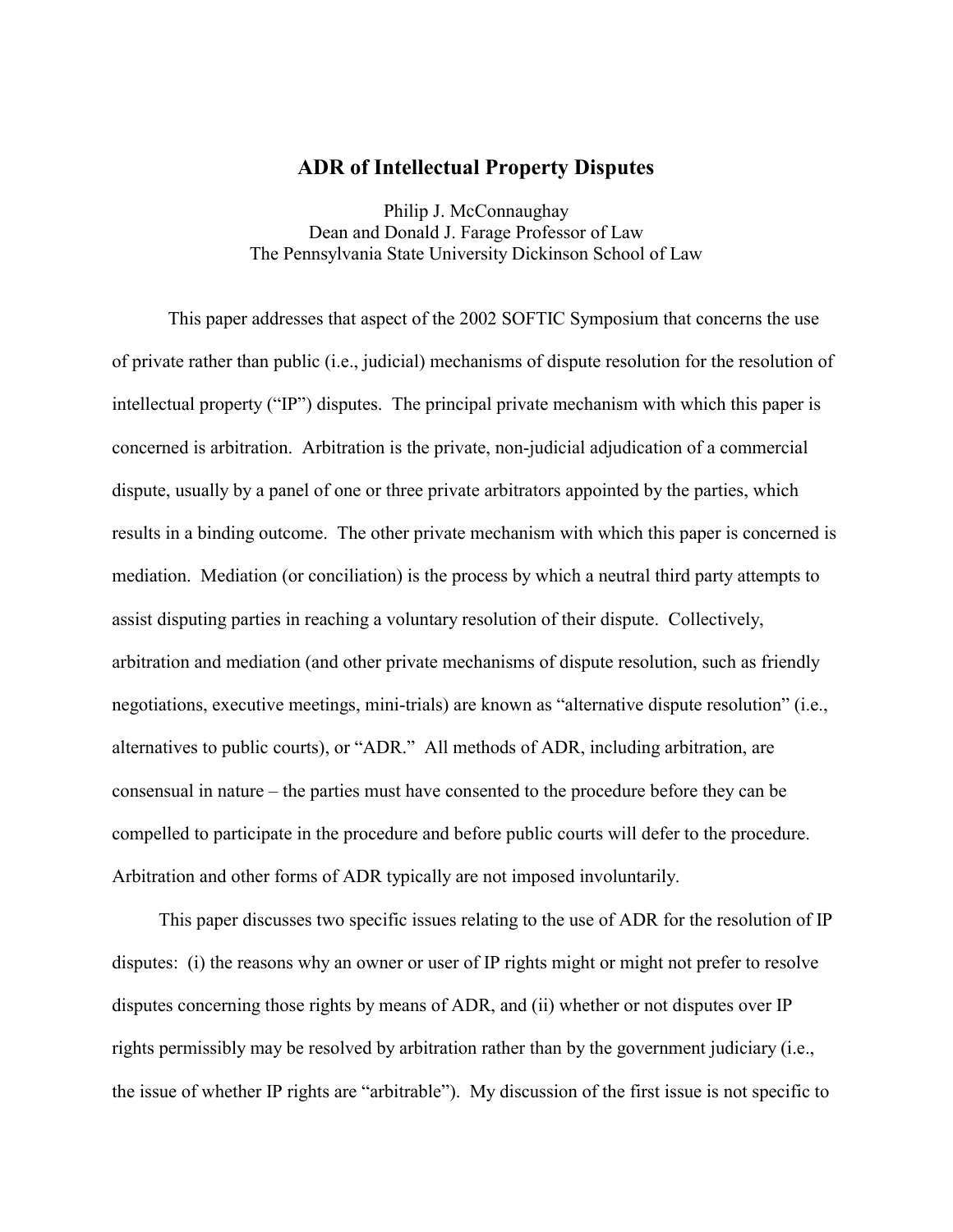any particular nation; my brief discussion of the second issue reports on the state of the law in the United States.

## I. Reasons to Consider ADR for Intellectual Property Disputes

 As a general principle, intellectual property rights are territorial in scope. The United States Patent Act, for example, provides that the grant of a patent confers a "right to exclude others from making, using, offering for sale, or selling the invention *throughout the United States.*" U.S. courts also hold that U.S. copyright law also does not apply beyond U.S. territorial boundaries, even though the U.S. Copyright Act is not explicit on the point. The same principle is generally true of trademarks (although infringing activity in the case of trademarks sometimes is found to occur outside of U.S. territorial boundaries), and trade secrets.

 At the same time, contracts and licenses concerning IP rights and transactions frequently create and extend related legal rights and obligations beyond a single nation's territorial boundaries, and, because of international treaties and the harmonization of national laws concerning intellectual property, the same IP rights increasingly are recognized and protected simultaneously in many different nations.

 A. Certainty as to Forum. As with any commercial transaction implicating the laws and judicial power of several different jurisdictions, one of the primary reasons in an IP transaction for including a contractual clause mandating the ADR rather public court adjudication of any disputes is simply to provide the parties with the certainty that, in the event of a dispute, they will be submitting their dispute to a simple forum for resolution rather than potentially to several different forums in several different jurisdictions simultaneously.<sup>1</sup> Without such an arbitration

 $\overline{a}$ 

 $1$  International law generally recognizes that every sovereign nation has the right to apply its laws (i.e., to exercise its "prescriptive jurisdiction") and exercise its judicial power (i.e., to adjudicate disputes and to require parties to comply with judicial judgments) with respect to conduct within its territory or with respect to conduct outside of its territory that has a substantial intended effect within its territory. Thus, for any commercial transaction that occurs or has effects in more than one nation, the laws of several nations might apply to the transaction and the courts of several nations might have power to adjudicate disputes between parties to the transaction.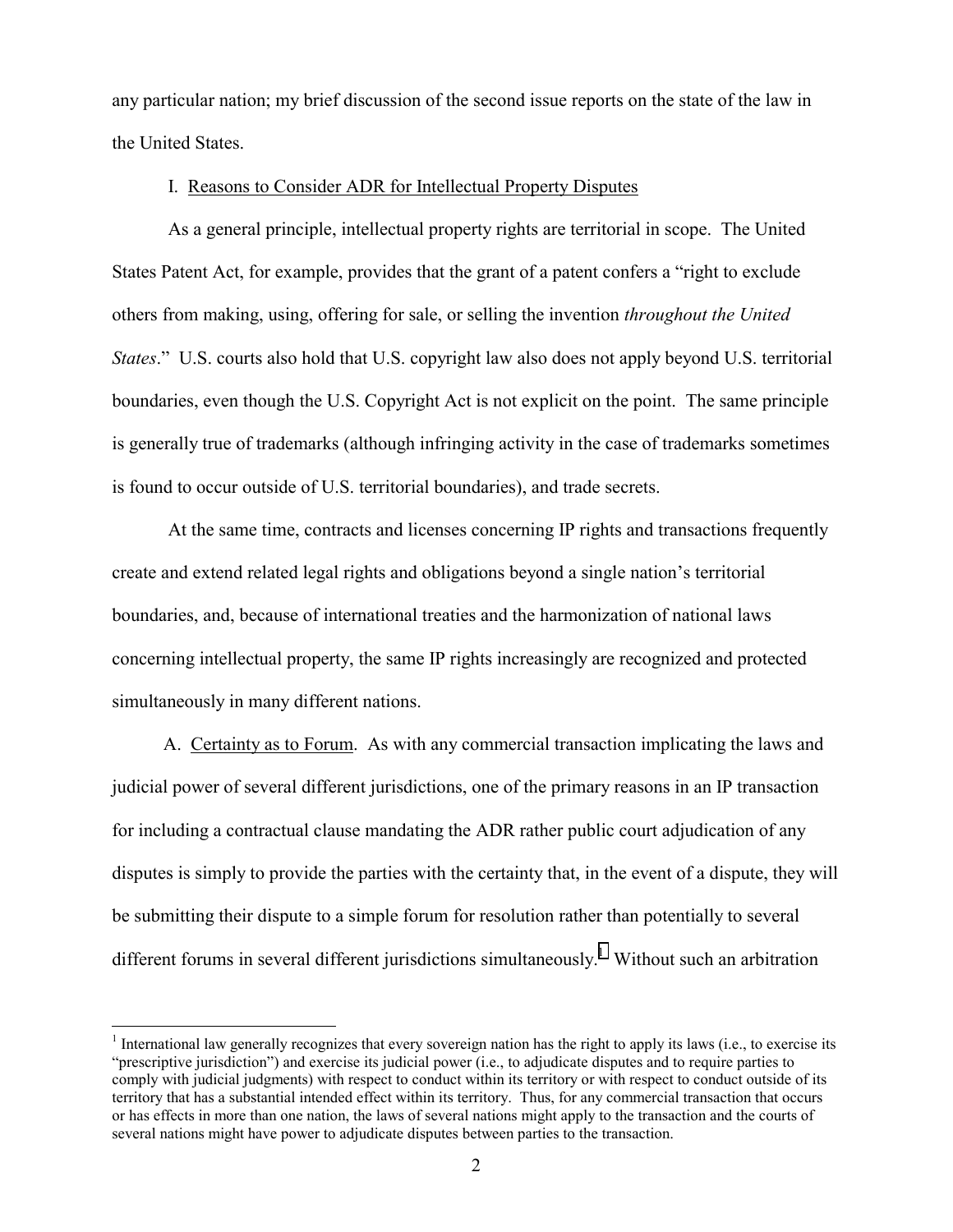clause,<sup>2</sup> one party or the other might file a lawsuit in each of several different jurisdictions having power to apply its law or its judicial power to the parties or transaction. Courts of the United States, as in most other nations, will refuse to hear a lawsuit that is within the scope of a valid contractual arbitration clause, and will instead refer the parties to arbitration.<sup>3</sup> Thus, such clauses generally are viewed as indispensable by commercial parties whose transactions are subject to the laws or judicial power of more than one nation or jurisdiction.<sup>4</sup>

 B. The Relative Speed of ADR. Properly managed, arbitration and other ADR mechanisms tend to provide speedier resolutions of disputes than public court adjudications. This typically occurs either because the arbitration/ADR proceedings, unlike public court adjudications, are able to commence immediately (i.e., there is not an entire docket of cases competing for the attention of the adjudicator), or because the procedural flexibility of arbitration/ADR results in the proceeding taking less time. The speed of dispute resolution is

<u>.</u>

 $2^{2}$  I will use the term "arbitration clause" to refer to any contractual clause that mandates that, in the event of a dispute, the parties to the contract use ADR methods to resolve the dispute rather than public court adjudication. Ordinarily, these clauses will mandate that disputes be resolved by "arbitration" (i.e., by the imposition of mandatory decision by private arbitrators hired for the purpose of resolving the dispute) even if the clause also provides that the parties must attempt to "mediate" or "conciliate" their dispute (i.e., to seek the assistance of a neutral third party in attempting to resolve the dispute voluntarily) prior to proceeding to arbitration. This is because most national laws (e.g., the Federal Arbitration Act in the United States, 9 U.S.C. Sections 1-16 (1996)), and the principal multinational treaty governing international arbitration (i.e., the 1958 United Nations Convention on the Enforcement of Foreign Arbitral Awards, also known as the "New York Convention," which in the United States is implemented at 9 U.S.C. Sections 201-208 (1996)), require national courts to dismiss (or "refer to arbitration") disputes that are within the scope of a valid "arbitration" clause, but they do not explicitly require courts to defer to contractual clauses requiring forms of ADR other than arbitration.

 $3 \text{ In the United States, courts are required by Section 3 of the Federal Arbitration, and (9 U.S.C. Section 3 (1996)) to the same data.}$ defer to arbitration clauses in purely domestic transactions, and by Article II, paragraph 3 of the 1958 New York Convention (*see* note 2, *supra*) to defer to arbitration clauses in most international transactions. 4

<sup>&</sup>lt;sup>4</sup> A contractual "forum selection clause" (i.e., a contractual clause designating a single national court as the place for the resolution of any disputes, to the exclusion of all other possible jurisdictions), as opposed to an arbitration clause, provides some of the same certainty in cross-border transactions that I am suggesting arises from contractual arbitration clauses. However, arbitration clauses usually are preferred by international commercial parties over forum selection clauses because arbitration clauses typically provide greater predictability with respect to several matters in addition to the place of the forum. Some of the additional comparative advantages include: (i) arbitration provides a neutral forum rather than one of a particular nationality; (ii) because of the New York Convention and the proliferation of pro-arbitration national arbitration laws, arbitral awards typically are enforced more easily and reliably than judicial judgments (particularly when the judicial judgment has been rendered in a nation other than the nation of enforcement); (iii) national courts, unlike arbitration tribunals, often are reluctant to enforce the IP laws of another nation; and (iv) an arbitration clause allows the parties to control the language of the proceedings as well as other important procedural matters.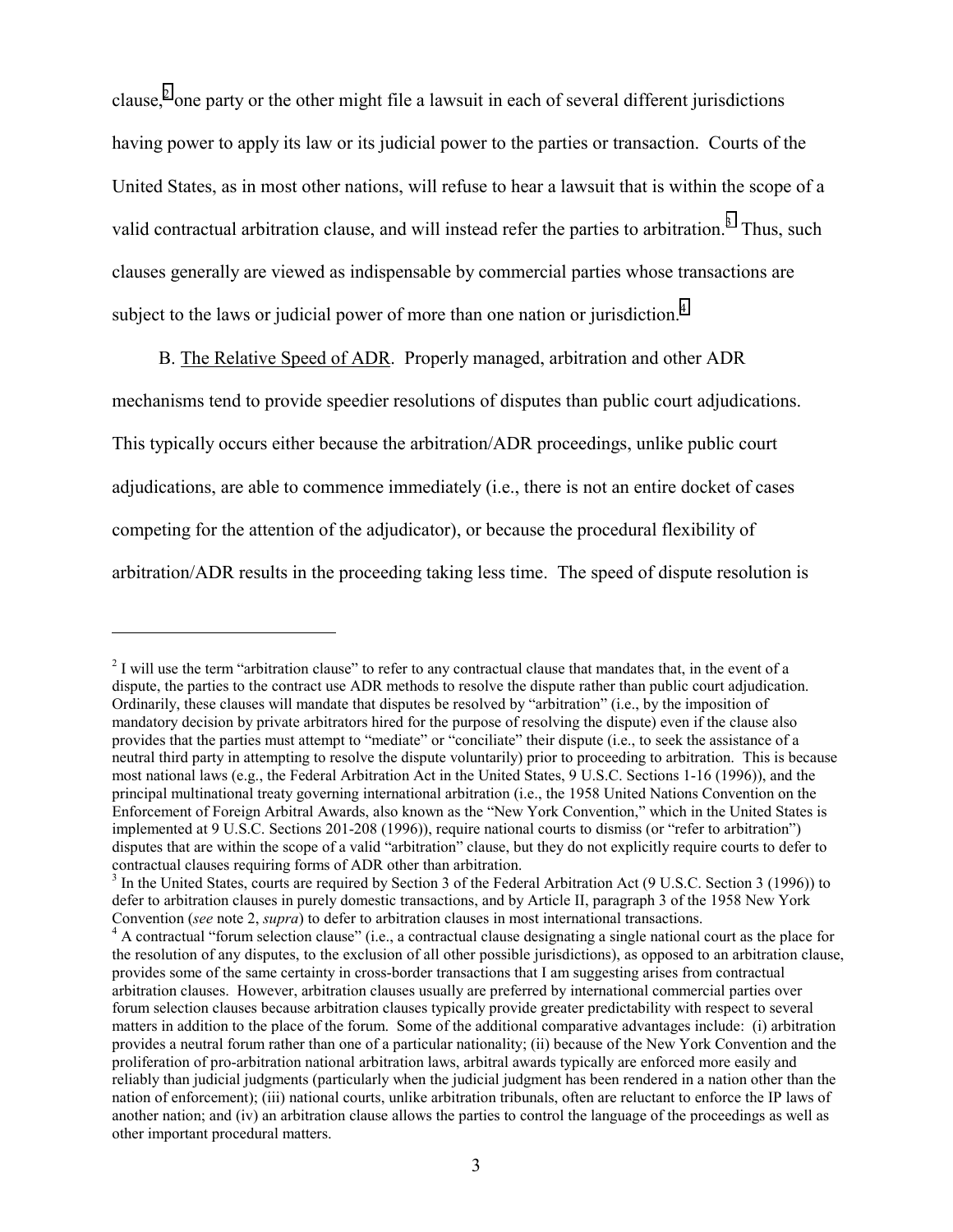always an important consideration when one of the goals is to reduce the possibility of an extended disruption of business, but this can become an especially important consideration when the subject matter of the dispute is intellectual property. For example, if the dispute concerns computer software, of a microelectronics patent, or a biotech product, public court adjudication (or an improperly managed arbitration) might take longer than the life cycle of the product involved. Successful mediation or an expedited arbitration can reduce this risk.<sup>5</sup>

 C. The Availability of Expertise. Commercial parties are able to select the arbitrators and mediators who will hear and consider their disputes; the same is not equally true of public court judges and juries. For IP disputes involving complex technologies or difficult issues of valuation, this difference can have important consequences, not only for the efficiency of the proceeding, but for the correctness or acceptability of the outcome.<sup>6</sup>

 D. Confidentiality. IP disputes often involve proprietary know-how with respect to a patented invention or trade secrets and other proprietary information. Because arbitration and mediation are by definition private, the confidentiality of such information typically is easier to ensure than in public court adjudication. In arbitration and mediation, even the existence of the dispute can remain confidential if that is the parties' preference.

 E. Neutrality. I mentioned above in conjunction with "Certainty as to Forum" the comparative advantage (over public court litigation) of arbitration's neutrality, at least in the sense of not being affiliated with a particular nation. Another valuable aspect of ADR's neutrality is the ability of arbitration and mediation to accommodate significantly different legal and commercial practices and expectations, as often exist when the parties to the transaction are from both Western and non-Western traditions. ADR does not presuppose any particular

 $\overline{a}$ 

<sup>5</sup> *See e.g.,* Christian Burhring-Uhle, ARBITRATION AND MEDIATION IN INTERNATIONAL BUSINESS 313 (Kluwer 1996); Christine Lepern and Jeanine Costello, *The Use of Mediation in the New Millennium,* NEW YORK LAW JOURNAL 3 (May 6, 1999).

<sup>6</sup> *See e.g*., Robert Goldschneider, *The Employment of Experts in Mediating and Arbitrating Intellectual Property Disputes*, 6 Amer. Rev. of Int'l Arb. 399 (1995).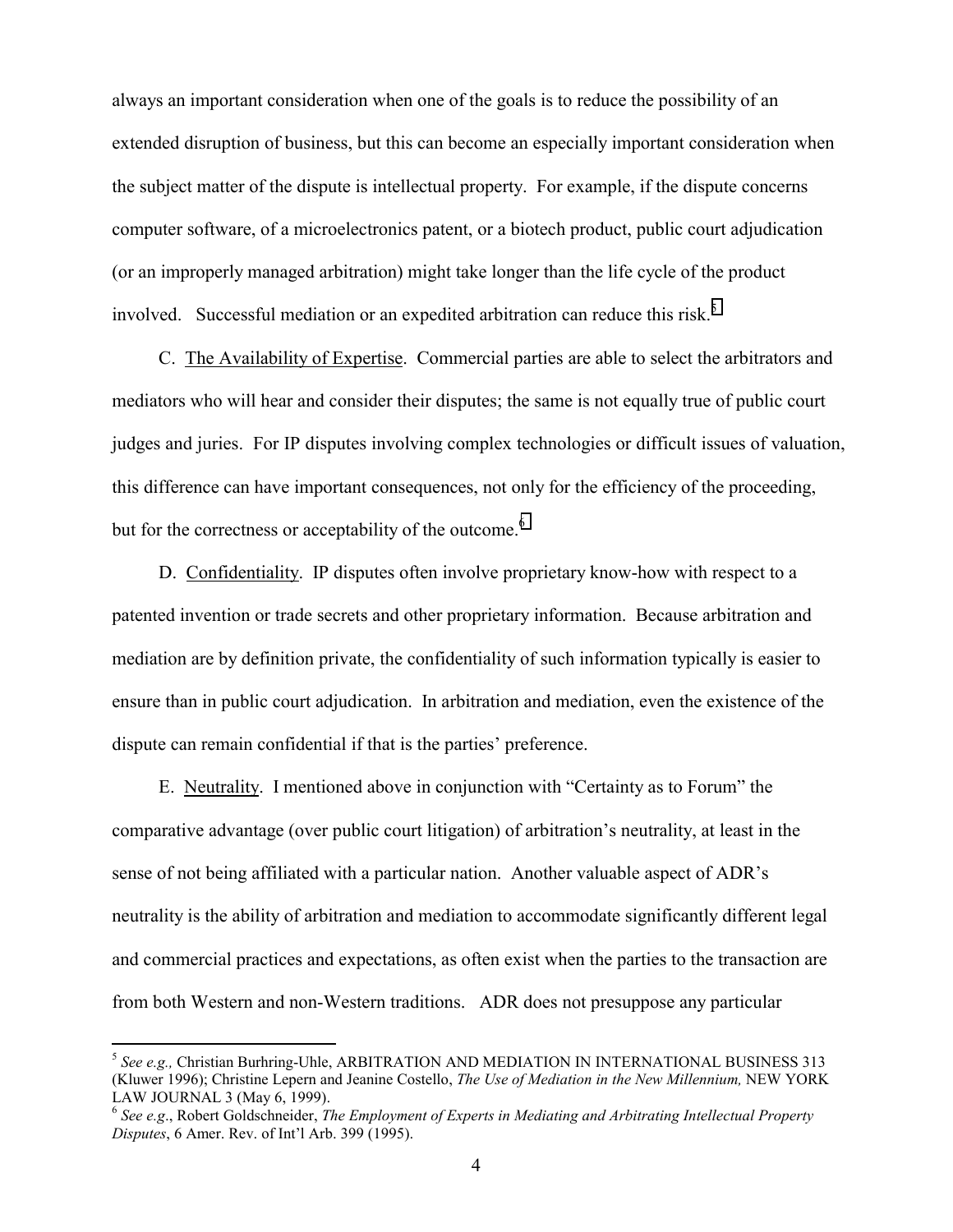procedure or method of proceeding; to the contrary, the parties and their arbitrators or mediator are completely free to adopt whatever rules of procedure, evidence, and conduct that they would like.

 F. Avoiding Local Corruption or an Under-Developed Legal System. Companies frequently would like (or are required) to use or license their IP and know-how or trade secrets to their partners or joint venturers in less-developed nations, but, because of the unreliability or corruption of the local judiciary in the nation, they are concerned about the potential consequences of the transaction should a dispute arise. Private contractual mechanisms of dispute resolution can help reduce this risk by substituting in many of these nations for the unreliable or failed public mechanisms. The success of the substitution, however, likely will turn on whether: (i) the less-developed nation has acceded to the 1958 United Nations Convention on the Recognition and Enforcement of Foreign Arbitral Awards (i.e., the New York Convention), which essentially requires the nation to enforce qualifying arbitral awards; (ii) the less-developed nation has enacted a modern national arbitration law, similar to the UNCITRAL Model Law on Arbitration, that would allow the arbitration to occur within the territorial boundaries of the lessdeveloped nation and still enjoy the reliable award-enforcement rules of the New York Convention; and (iii) the parties to the transaction have included a broadly encompassing written arbitration agreement in the contract governing their transaction.

 G. Flexibility of Remedy. Private mechanisms of dispute resolution offer the possibility of remedies and outcomes that incorporate novel and innovative features – such as revised or imposed royalty rates, cross-licenses, and other creative business solutions – that typically are not available as remedies in public courts. This is particularly true of mediation, where the parties' consent ultimately governs the outcome, but it also can be true of arbitration if the parties agree beforehand (whether in their contractual arbitration clause or in a later agreed-upon charge to the arbitrators) that the arbitrators shall have the power to fashion whatever remedy

5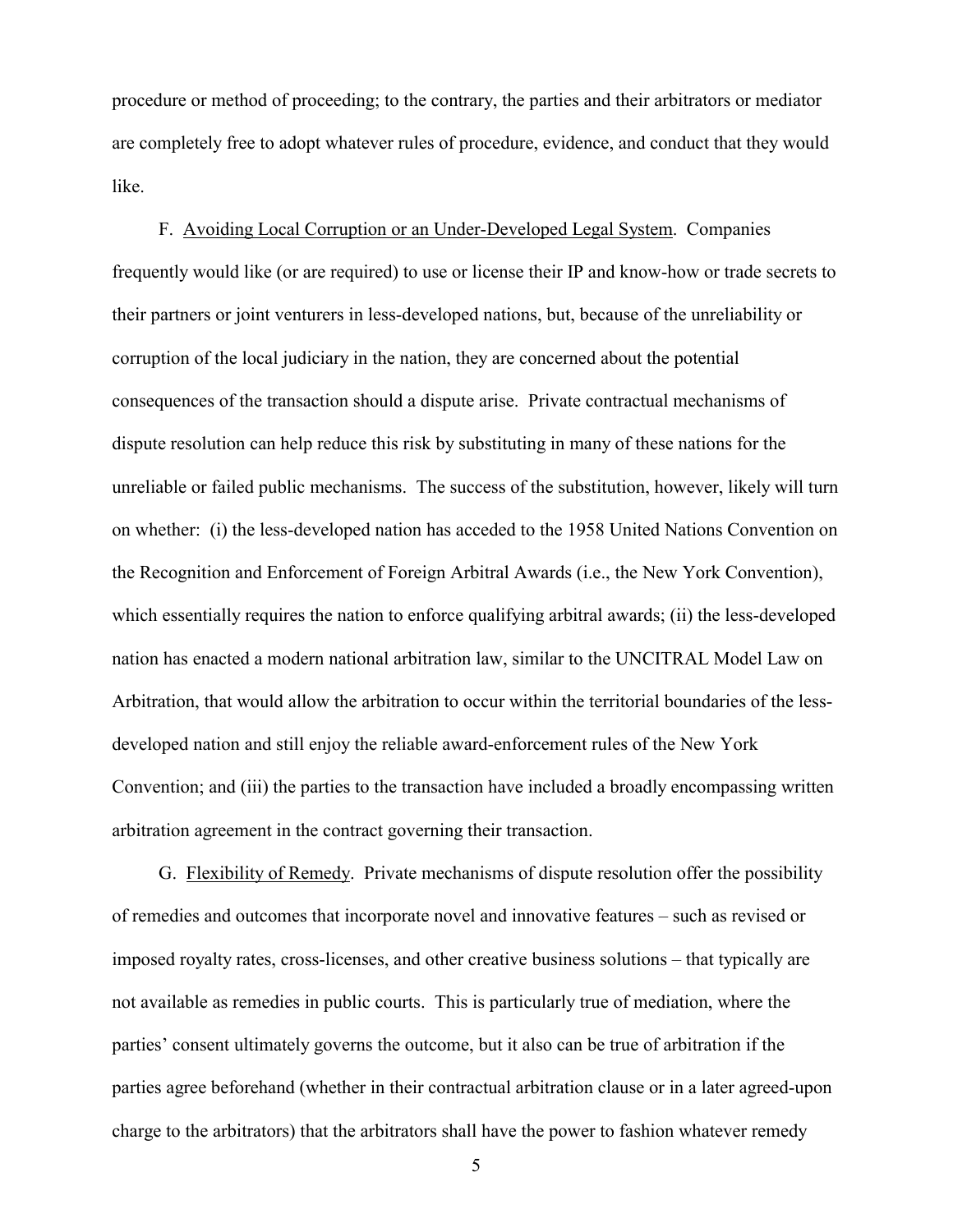they believe just and appropriate. This sort of flexibility could contribute to the satisfactory resumption of relations between the disputing parties following the resolution of their dispute.

 H. Enforceability of Awards. As I suggested above in footnote 4 and in Section I.F, arbitral awards, and mediated settlements that are memorialized in the form of arbitral awards, typically will be enforced by courts around the world with far greater ease and reliability than judgments rendered by foreign public courts. This is the result of two relatively recent developments. First, over 120 nations (essentially all nations that engage in international trade) have acceded to the 1958 New York Convention, which places strict limits on the reasons for which an acceding nation may refuse to enforce a qualified arbitral award. Arbitral awards, as a result, have great international currency. Second, many nations have enacted modern national arbitration laws that favor the arbitral resolution of commercial disputes, and that, like the New York Convention, strictly limit the reasons for which a court may refuse to enforce even a domestically-rendered arbitral award.

## II. Reasons to Avoid ADR for Intellectual Property Disputes

 Frequently, the ADR of IP disputes simply is not available: ADR depends on the consent of the parties to the dispute (whether before the dispute arises, as in an arbitration clause included in the contract governing the transaction, or after the dispute arises, as in a written agreement to submit an existing dispute to arbitration), and many IP disputes – particularly infringement claims – are between parties with no pre-existing relationship and who are not inclined to agree to submit their dispute to ADR.

 In other circumstances, even in the context of an existing relationship or prospective transaction, there still may be reasons why one party or another might not want to agree to the resolution of any IP disputes by arbitration or some other form of ADR. Some of these reasons include the following: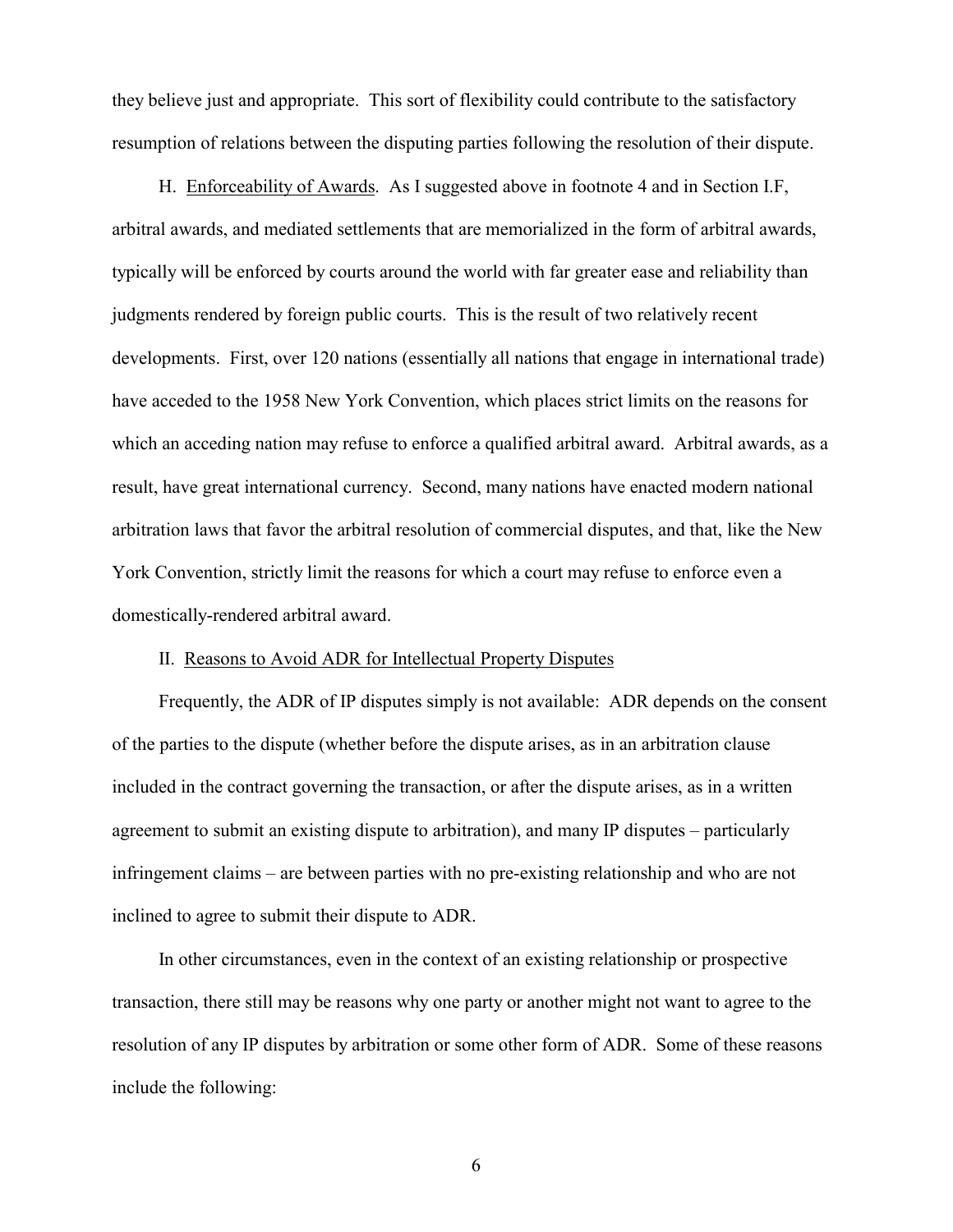A. Concern About the Need for Emergency Injunctive Relief. An IP rights holder may believe that the complete protection and vindication of the rights depends on the availability of immediate injunctive relief (e.g., a Temporary Restraining Order or other form of injunction forbidding the use or disclosure of the IP), and that such relief is more likely obtained from a public court rather than from an arbitration tribunal. This perception suggests an exception to the usual rule that arbitration and ADR are likely to result in speedier resolutions of IP claims than public court litigation. Of course, injunctive relief also may be available from an arbitration tribunal in the form of a "provisional" or "interim" order authorized by the procedural rules to which the arbitration is subject, or from a public court before the arbitral tribunal has been constituted, pursuant to special provisions in a nation's arbitration law authorizing such relief. However, with respect to this latter possibility of *pre*-arbitration *judicial* relief, a small minority of courts in the United States refuse to provide such interim relief on the grounds that judicial involvement of any kind in an arbitration – including the issuance of injunctions before an arbitral panel is formed – violates the provisions of the Federal Arbitration Act and the New York Convention requiring courts to refer to arbitration any disputes that are within the scope of a valid written arbitration agreement.<sup>7</sup> Although this is a distinctly minority position, this issue should be anticipated and addressed in any arbitration clause governing disputes in which one or more of the parties believes that injunctive relief may be important.

 B. The Strategic Need for Precedent or Publicity. There are times when an IP rights holder or an alleged infringer may desire a complete and public vindication of its rights. For example, an IP rights holder about to embark on a series of adversarial license negotiations may believe that the benefits of a favorable public judicial vindication of its rights (and the ability to

1

 $<sup>7</sup>$  For discussions of this issue and collections of the U.S. cases taking this minority position see Lucille M. Ponte</sup> and Erika M. Brown, *Resolving Information Technology Disputes After NAFTA*, 7 Tul. J. Int'l & Comp. L. 43, 52- 54 (1999), and, John A. Fraser III, *Congress Should Address the Issue of Provisional Remedies for Intellectual Property Disputes Which Are Subject to Arbitration*, 13 Ohio St. J. of Dispute Resol. 505 (1998). A good summary of the majority position – namely, that pre-arbitration emergency judicial relief is permissible – is found in David Plant, Arbitrability of Intellectual Property Issues in the United States, 5 Amer. Rev. of Int'l Arb. 11, 23-24 (1994).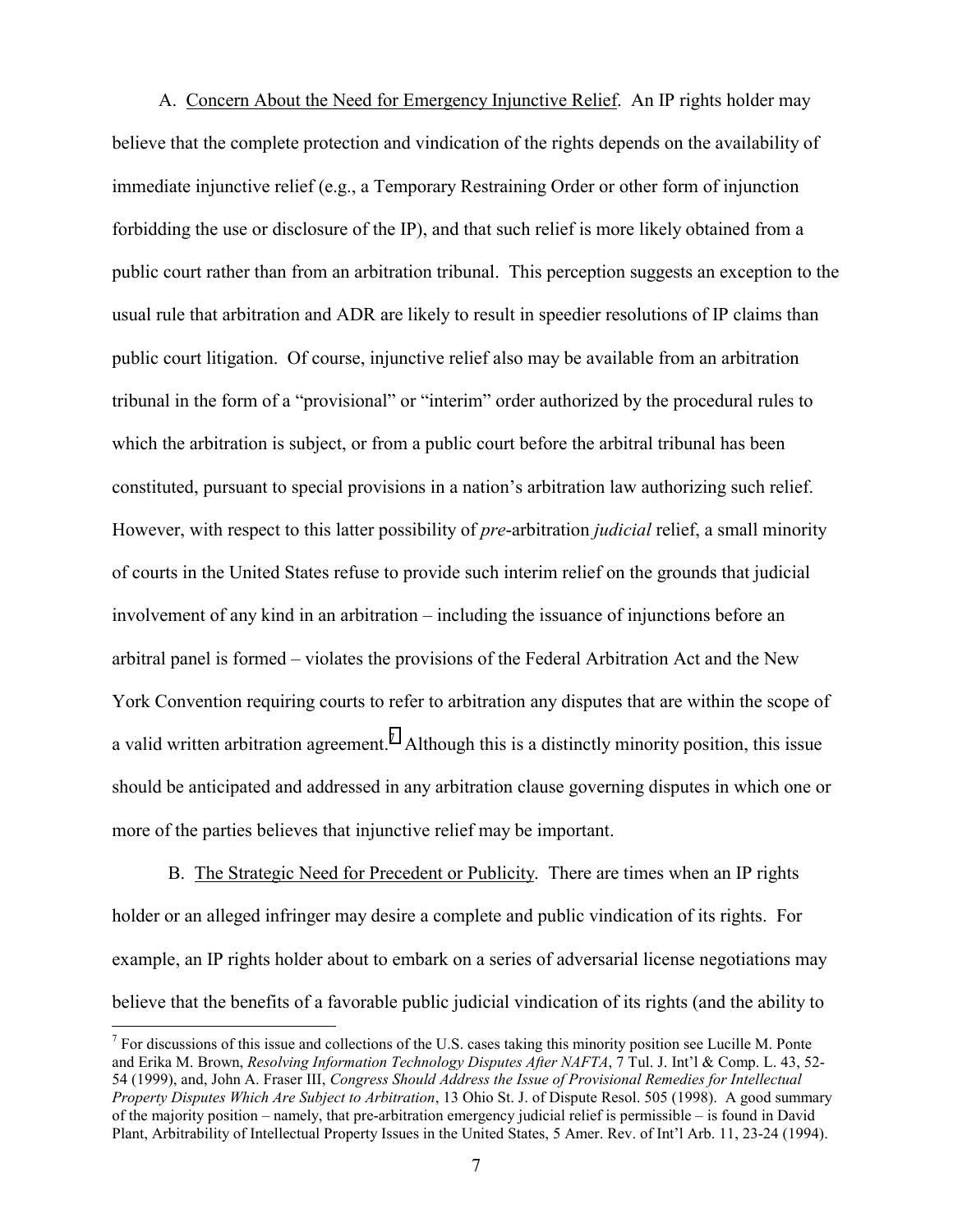control the court in which vindication is sought<sup>8</sup>) outweighs the risk of no vindication or an adverse ruling. Similarly, an alleged infringer with an allegedly infringing product may desire a complete and public vindication of non-infringement as the only effective way to remove consumer doubt about the product in question. Similar strategic purposes also may counsel against ADR for IP rights in other circumstances.<sup>9</sup>

## III. The Arbitrability of IP Disputes in the United States

 Before 1983, there was considerable uncertainty in the United States about whether intellectual property rights were an appropriate and permissible subject of arbitration. Because IP rights by their very nature include the power to preclude direct competition, courts tended to rule that IP rights so implicated the public interest that only public courts, and not private arbitrators, were authorized to resolve disputes concerning such rights.<sup>10</sup> That view has changed, however, and today there is little doubt that all U.S. intellectual property issues are a proper subject of binding private arbitration in the United States.

The new general rule is reflected explicitly in the U.S. Patent Act:

 $\overline{a}$ 

A contract involving a patent or any right under a patent may contain a provision requiring arbitration of any dispute relating to patent validity or infringement arising under the contract. In the absence of such an agreement, the parties to any existing patent validity or infringement suit may agree in writing to settle such dispute by arbitration.

 $8 \text{ In other words, the prospective license, rather than the IP rights holder, may be able to choose the court if the IP$ rights holder postpones action and risks a declaratory judgment lawsuit filed by the prospective licensee, presumably in a venue that the prospective licensee prefers.

<sup>9</sup> *See e.g*., Peter K. Yu, *Toward a Nonzero-Sum Approach to Resolving Global Intellectual Property Disputes*, 70 U. Cinn. L. Rev. 569, 596 (2002); and, Carmen Collar Fernandez and Jerry Spotter, *International Intellectual Property Disputes: Is Mediation A Sleeping Giant?,* 53 Dispute Resol. J. 62, 64 (1998). There also are public policy reasons why ADR or private settlements might not be appropriate for certain IP disputes, but that issue is beyond the scope of this conference and this paper. *See e.g*., Philip J. McConnaughay, *The Risks and Virtues of Lawlessness: A* 

<sup>&#</sup>x27;Second Look' at International Commercial Arbitration, 93 N.W.U. L. Rev. 453, 495-498 (1999).<br><sup>10</sup> See e.g., Hans Smit, *Prefatory Note*, 5 Amer. Rev. of Int'l Arb. at vii (1994), and David W. Plant, *supra* note 7, 5 Amer. Rev. of Int'l Arb. 11-20 (1994).